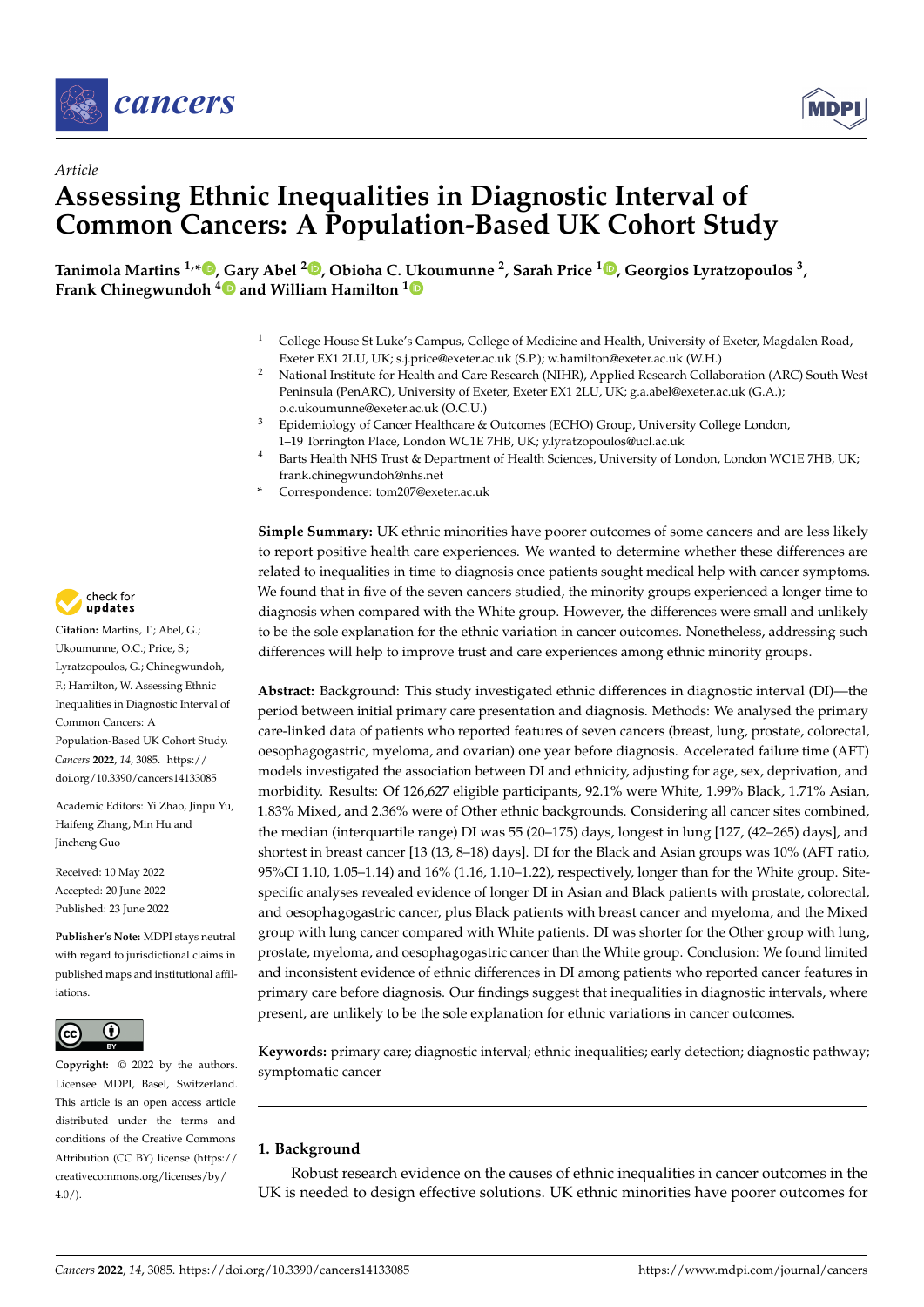some cancers compared to the British White majority. For instance, Asian and Black women with breast cancer, and Black men with prostate cancer have poorer survival rates than their British White counterparts [\[1–](#page-9-0)[3\]](#page-9-1). Additionally, patients from these groups are more likely than the White group to report suboptimal healthcare experiences in both primary and specialist care [\[4–](#page-9-2)[7\]](#page-10-0).

The causes of ethnic inequalities in cancer outcomes are complex and poorly understood, particularly in the context of a universally accessible healthcare system. Asian and Black groups in the UK have poorer awareness of cancer symptoms, are less likely to take up screening [\[8–](#page-10-1)[11\]](#page-10-2), and may delay help seeking when symptomatic [\[12,](#page-10-3)[13\]](#page-10-4). Among those presenting symptomatically in primary care, these major ethnic groups are also less likely to fully disclose symptoms during initial consultations [\[14\]](#page-10-5), and have more pre-referral consultations in primary care [\[15,](#page-10-6)[16\]](#page-10-7). Furthermore, a recent study of patients presenting with lower urinary tract symptoms in primary care suggests that the general practitioner (GP) may be hesitant to investigate Asian and Black patients for possible prostate cancer [\[14\]](#page-10-5). Our vignette-based study showed that when presented with hypothetical scenarios (including risks, symptoms, and likely investigations), Black men were less willing to opt for primary care investigation for prostate cancer, particularly when the perceived risk of cancer was low [\[17\]](#page-10-8).

These factors may lead to prolonged diagnostic intervals—the period between the first symptomatic consultation in primary care and definitive diagnosis—and poorer cancer outcomes. There is limited UK evidence of ethnic variation in diagnostic intervals [\[13\]](#page-10-4). UK Asian and Black patients with breast cancer were more likely to experience prolonged diagnostic intervals than the White group, although all studies had significant methodological limitations [\[12](#page-10-3)[,13](#page-10-4)[,18\]](#page-10-9).

In the present study, we used linked data from primary care, secondary care, and the national cancer registry on patients diagnosed with cancer between 2006 and 2016, focusing on ethnic differences.

#### **2. Methods**

### *2.1. Study Design and Data Sources*

This population-based cohort study of English patients diagnosed with one of seven common cancers used data from the Clinical Practice Research Datalink (CPRD-Aurum) with linkage to Hospital Episode Statistics (HES), and the National Cancer Registration and Analysis Service (NCRAS) cancer registry data. The scope and strengths of CPRD-linked data are well documented [\[19–](#page-10-10)[23\]](#page-10-11).

#### *2.2. Participants*

Eligible participants were aged at least 40 years on their date of diagnosis (index date), with an incident cancer recorded in the cancer registry between 1 January 2006 and 31 December 2016. We excluded patients diagnosed with a cancer atypical for their sex (e.g., male breast/cervix), and those diagnosed via screening. Additionally, we excluded patients with no primary care attendance, or with no cancer-specific features recorded in the year before diagnosis, and those with missing ethnicity records in the CPRD and HES (see below).

#### *2.3. Study Variables*

*Cancer sites:* Using the NCRA data, we extracted patient records on the four most common cancers [lung (ICD10 C34), breast (C50), prostate (C61), colorectal (C18–C20)], three cancers commonly diagnosed in ethnic minority groups [oesophagus (C15), stomach (C16)), myeloma (C90)], and ovarian cancer (C56), for which we have sufficient data for analysis. (1) We merged the oesophagus and stomach into the oesophagogastric because they share diagnostic features and suspected-cancer referral criteria.

*Ethnicity:* Patients' ethnicity was identified from CPRD codes, or HES data if missing in the CPRD, as recommended [\[22,](#page-10-12)[24\]](#page-10-13). The processes involved in ethnicity data extraction are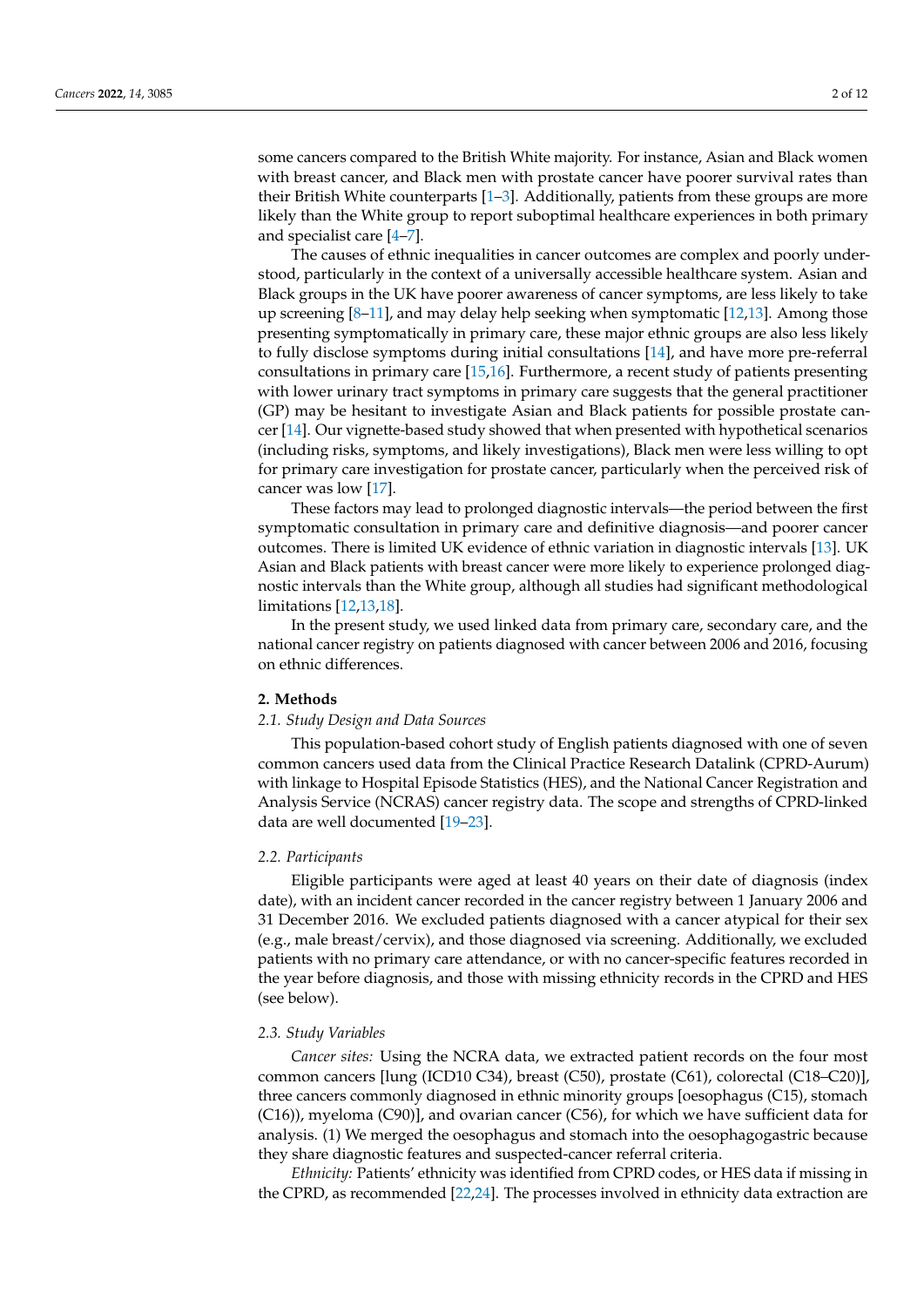detailed elsewhere [\[25\]](#page-10-14). Briefly, we extracted and collapsed all ethnicity records from the CPRD into five major ethnic categories (White, Asian, Black, Mixed, and Other), in line with the 2001 UK census groupings. For individuals with multiple ethnicity codes, we adapted Mathur et al.'s algorithm to assign a single best ethnicity based on the most frequently and most recently recorded codes [\[26\]](#page-10-15). Those with missing ethnicities in both databases were excluded from the analyses. However, we encountered a non-specific ethnicity code in the CPRD labelled "British or British Mixed", which may describe someone of British-Black, British-Asian, British-White, Mixed Black, Mixed Asian, Mixed White, or Other Mixed ethnicity. Patients with this ethnicity label had no substitute code in the CPRD, but 96% were recorded as White in HES. Therefore, we replaced this group with HES ethnicity records rather than assigning them to a particular group.

*Features of possible cancer:* We identified features of possible cancer (Table [1\)](#page-2-0) using codes in the CPRD [\[27\]](#page-10-16) based on the symptoms, signs, or blood test results in the original or revised National Institute for Health and Care Excellence (NICE) guidelines [\[28,](#page-10-17)[29\]](#page-10-18). The index feature was the first feature recorded in the year before diagnosis [\[30\]](#page-10-19). Features recorded more than one year before diagnosis are less likely to be caused by cancer [\[31\]](#page-10-20).

| <b>Cancer Site</b> | <b>NICE Features</b>                                                                                                                                                                                                                                                                                                                                                                                 |
|--------------------|------------------------------------------------------------------------------------------------------------------------------------------------------------------------------------------------------------------------------------------------------------------------------------------------------------------------------------------------------------------------------------------------------|
| <b>Breast</b>      | Breast pain, breast lump, breast skin changes (peau d'orange), nipple<br>discharge, nipple retraction, lymphadenopathy (axilla).                                                                                                                                                                                                                                                                     |
| Lung               | Appetite loss, chest infection, chest pain, chest signs consistent with lung<br>cancer, cough, dyspnoea, fatigue, features suggestive of lung metastases'<br>finger clubbing, haemoptysis, hoarseness, lymphadenopathy<br>(supraclavicular, cervical), shoulder pain, signs of superior vena cava<br>obstruction, stridor, thrombocytosis, weight loss, x-ray findings suggestive<br>of lung cancer. |
| Prostate           | Abnormal digital rectal examination, erectile dysfunction, haematuria<br>(visible), nocturia, raised prostate specific antigen (PSA) above age-specific<br>value, urinary frequency, urinary hesitancy, urinary retention,<br>Urinary urgency.                                                                                                                                                       |
| Colorectal         | Abdominal mass, abdominal pain, change in bowel habit, faecal occult<br>blood, iron-deficiency anaemia, rectal bleeding, rectal mass, weight loss.                                                                                                                                                                                                                                                   |
| Oesophagogastric   | Back pain, dyspepsia, dysphagia, haematemesis, gastrointestinal bleeding,<br>low haemoglobin, nausea, reflux, suspicious barium meal results,<br>thrombocytosis, upper abdominal mass, upper abdominal pain, vomiting,<br>weight loss.                                                                                                                                                               |
| Ovary              | Fatigue, abdominal distension/bloating, abdominal or pelvic mass,<br>abdominal pain, abdominal/pelvic mass, appetite loss, ascites, back pain,<br>change in bowel habit, constipation, pelvic pain, raised ca125, urinary<br>urgency, urinary frequency, weight loss.                                                                                                                                |
| Myeloma            | Bone pain, back pain, Bence-jones protein, abnormal erythrocyte<br>sedimentation rate, hypercalcaemia, abnormal white cell count,<br>pathological fracture, plasma viscosity consistent with myeloma, protein<br>electrophoresis suggesting myeloma, spinal cord compression suspected of<br>being caused by myeloma.                                                                                |

<span id="page-2-0"></span>**Table 1.** Cancer features sought in participants' medical records in the year before diagnosis.

*Milestone dates and diagnostic interval:* The diagnostic interval (DI) was the time from the date of the index feature to the date of cancer diagnosis [\[32\]](#page-11-0). The date of cancer diagnosis was defined as the earliest date recorded in the NCRAS data.

*Other variables:* Patients' age, sex, and multi-morbidities were identified from the CPRD. For age, we assigned everyone a nominal birthday of 1st July, as only birth year data are available. Socioeconomic deprivation was measured using quintiles of the 2015 Index of Multiple Deprivation (IMD) available via the CPRD linkage [\[23\]](#page-10-11). Data on morbidities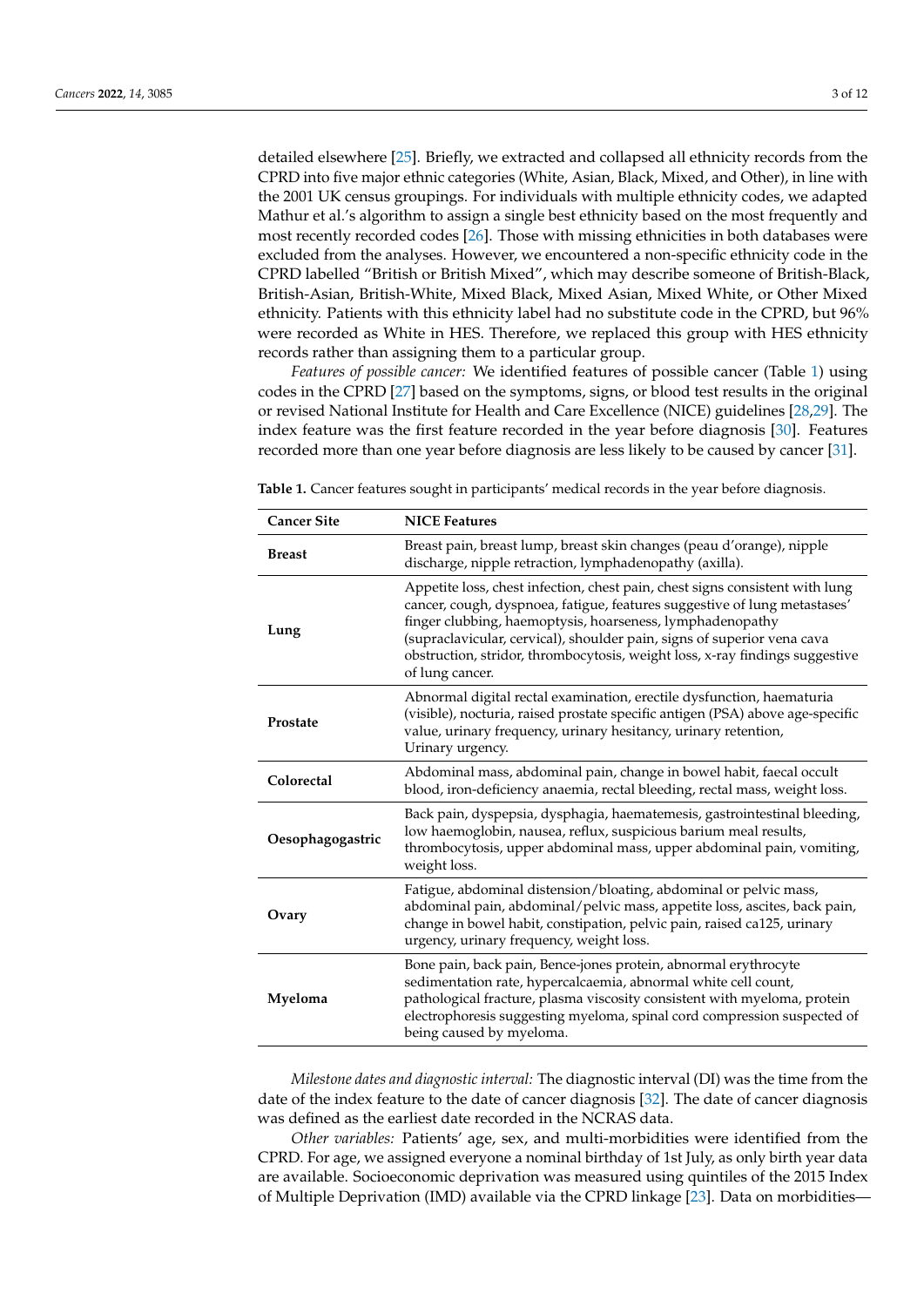recorded before cancer diagnosis—were extracted from the CPRD using medical codes relating to 36 long-term conditions described elsewhere [\[33\]](#page-11-1). A patient-level morbidity score was derived as the sum of the General-outcome weighting assigned to each of their conditions, as previously described [\[34\]](#page-11-2). Patients with none of these conditions were assigned a score of zero. The score was entered into analysis as quartile-based groups of increasing morbidity burden.

#### *2.4. Statistical Analyses*

Accelerated Failure Time (AFT) models examined associations between diagnostic intervals and ethnicity. These models were chosen over conventional Cox Proportional Hazard Models because the coefficients from the AFT models (time ratios) are readily interpretable, where a time ratio > 1 indicates a longer DI, and a time ratio < 1 indicates shorter DI in the Black, Asian, Mixed, or Other groups compared to the White group. Analyses were run using Weibull, log-logistic, generalised gamma, and exponential distributions, with the Akaike Information Criterion (AIC) used to select the best parameterisation of the data. We reported crude and adjusted time ratios. Multivariable analyses adjusted for age, sex, IMD, and morbidity scores, and used information sandwich ("robust") standard errors to allow for lack of independence of observation within practices.

However, DI varies significantly by cancer type, age, sex, deprivation, and the presence of comorbidities, all of which are also associated with ethnicity [\[35–](#page-11-3)[39\]](#page-11-4). Therefore, to determine the best-fit model for the association between DI and ethnicity, we fitted several AFT models, including interactions between cancer and ethnicity, age, sex, IMD, and morbidity score. Each of the five interaction terms was tested in turn with a single joint test, and statistically significant interaction terms (*p* < 0.05) were retained in a final model including all interactions. Alongside age, IMD, and morbidity score, we found strong evidence of interaction between cancer type and ethnicity  $(p < 0.001)$ , suggesting that the association between ethnicity and DI varies by cancer type. To illustrate these differences, we present analyses of DI with ethnicity stratified by cancer. The regression results are reported as time ratios, and differences in diagnostic intervals between the ethnic groups are reported as average marginal effects. All analyses were carried out in Stata v16.1 (StataCorp, College Station, TX, USA), and the reporting was guided by the STROBE framework for reporting observational studies [\[40\]](#page-11-5).

#### **3. Results**

#### *3.1. Participant Characteristics*

Our cohort contained 220,702 potential participants with one of the seven cancers. Of these, 94,075 (42.6%) were excluded as follows: not having a recorded cancer feature in the year before diagnosis ( $n = 71,750$ ), screen-detected [breast ( $n = 16,366$ ) and colorectal  $(3341)$ ], diagnosed via death certificates only  $(n = 743)$  or with a cancer atypical for their sex  $(n = 340)$ , aged  $\lt 40$  years  $(n = 477)$ , and those with missing record on ethnicity  $(n = 1055)$ and diagnostic route  $(n = 3)$ . The process of exclusion and the overall proportion of cancerspecific features are illustrated in Supplementary Files S1 and S2, respectively. Table [2](#page-4-0) shows the demographics of the 126,627 patients included in the study. Overall, 116,640 (92.1%) were of White ethnic background, 2522 (1.99%) Black, 2159 (1.71%) Asian, 2321 (1.83%) Mixed, and 2985 (2.36%) Other ethnicity. Around three-fifths of the participants were males, with the proportion of males ranging from 54% in the Asian to 70% in the Black group. At diagnosis, Asian and Black patients were younger and lived in the most deprived areas compared to patients from other ethnic groups. The proportion with co-morbidity was slightly higher in the Black (94.3%) and Mixed groups (95.1%) but lower in the Other group (88.3%) compared with the White group (93.3%).

#### *3.2. Index Features of Cancer*

Breast cancer was unique in being dominated by a single presenting index feature (lump, 92.6%), while the remaining sites featured multiple non-specific features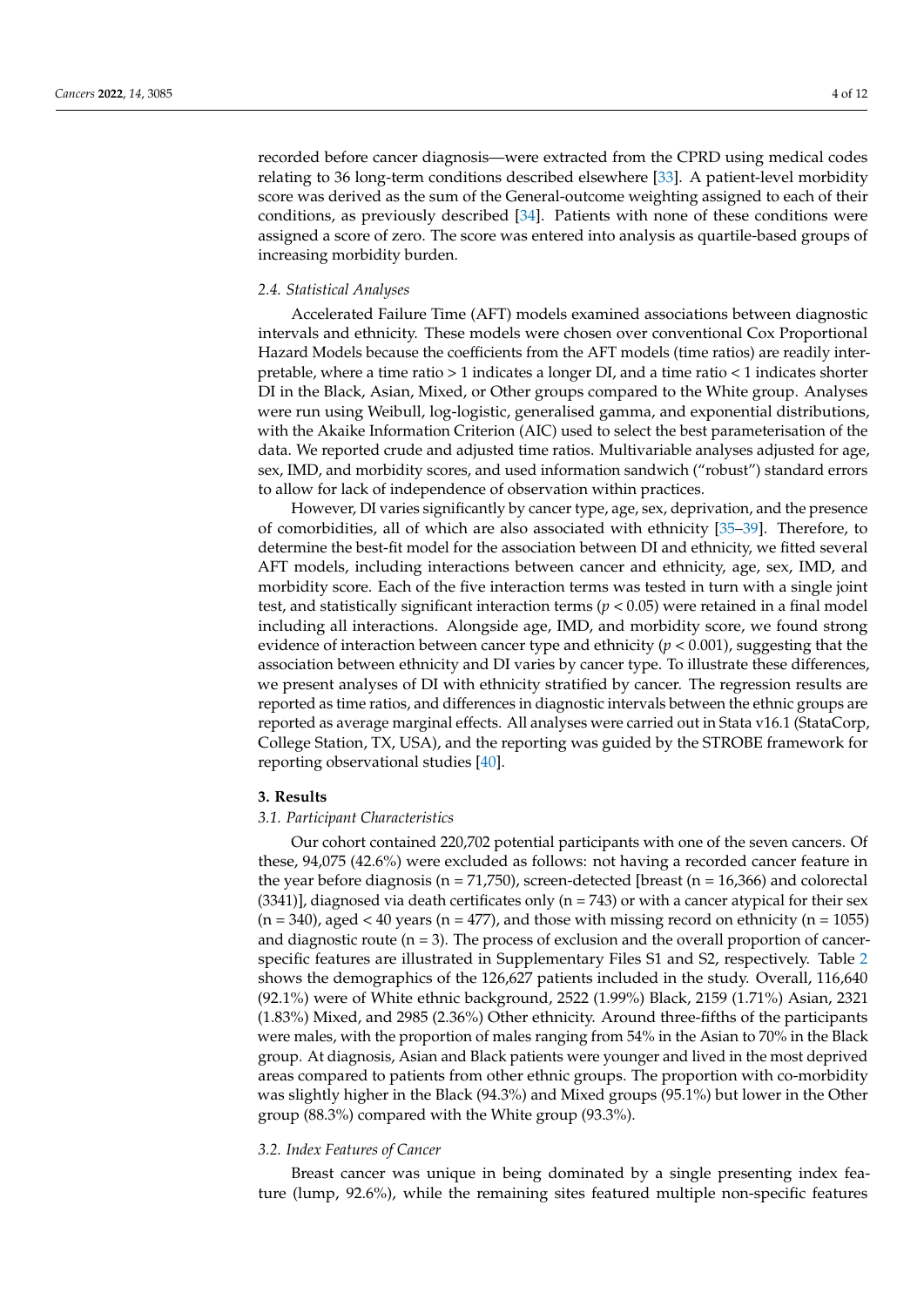(Supplementary File S3). The distribution of index features by site was broadly similar by ethnicity, although the proportions varied slightly for some sites (Supplementary File S3).

|                    |                    | White          | <b>Black</b>  | Asian         | Mixed         | Other       | All           |
|--------------------|--------------------|----------------|---------------|---------------|---------------|-------------|---------------|
| Age                | Median (IQR Years) | $72(63 - 80)$  | $67(56 - 76)$ | $67(56 - 75)$ | $70(62 - 78)$ | $72(63-81)$ | $72(63 - 80)$ |
| <b>Sex</b>         | Male $n$ $\%$ )    | 67,263(57.6)   | 1768 (70.1)   | 1175 (54.4)   | 1352 (58.2)   | 1650(55.3)  | 73,208 (57.8) |
|                    | 1 (least deprived) | 28,413 (24.4)  | 122 (4.84)    | 339 (15.7)    | 453 (19.5)    | 735 (24.6)  | 30,062 (23.8) |
|                    |                    | 26,240 (22.5)  | 164(6.51)     | 360 (16.7)    | 424 (18.3)    | 706 (23.7)  | 27,894 (22.0) |
| IMD n $(\%)$ *     | 3                  | 23,353 (19.9)  | 424 (16.8)    | 465(21.5)     | 471 (20.3)    | 587 (19.7)  | 25,200 (19.9) |
|                    |                    | 20,029 (17.2)  | 717 (28.4)    | 462(21.4)     | 502(21.6)     | 512 (17.2)  | 22,222 (17.6) |
|                    | 5 (most deprived)  | 18,662 (16.0)  | 1094 (43.4)   | 533 (24.7)    | 471 (20.3)    | 443 (14.9)  | 21,203 (16.8) |
|                    | 0-None             | 7814 (6.70)    | 144 (5.71)    | 135(6.25)     | 115(4.95)     | 349 (11.7)  | 8557 (6.76)   |
|                    |                    | 17,901 (15.4)  | 395 (15.7)    | 299 (13.9)    | 347 (14.9)    | 560 (18.8)  | 19,502 (15.4) |
| Morbidity score ** |                    | 26,338 (22.6)  | 668 (26.5)    | 503(23.3)     | 451 (19.4)    | 825 (27.6)  | 28,785 (22.7) |
| $n$ (%)            | 3                  | 29,912 (25.5)  | 683 (27.1)    | 641 (29.7)    | 622(26.8)     | 718 (24.1)  | 32,576 (25.7) |
|                    | 4 (most score)     | 34,675 (29.7)  | 632(25.1)     | 581 (26.9)    | 786 (33.9)    | 533 (17.9)  | 37,207 (29.4) |
|                    | <b>Breast</b>      | 18,280 (15.7)  | 378 (14.9)    | 538 (24.9)    | 441 (19.0)    | 365(12.2)   | 20,002 (15.8) |
|                    | Lung               | 27,926 (23.9)  | 282(11.2)     | 371 (17.2)    | 460 (19.8)    | 939 (31.5)  | 29,978 (23.7) |
|                    | Prostate           | 33,256 (28.5)  | 1205 (47.8)   | 572 (26.5)    | 777 (33.5)    | 642 (21.5)  | 36,452 (28.8) |
| <b>Sites</b>       | Colorectal         | 20,586 (17.7)  | 311(12.3)     | 342 (15.8)    | 388 (16.7)    | 524 (17.5)  | 22,151 (17.5) |
|                    | Oesophagogastric   | 10,102 (8.66)  | 174 (6.90)    | 161 (7.46)    | 135(5.82)     | 355(11.9)   | 10,927 (8.63) |
|                    | Ovarian            | 3,644(3.12)    | 32(1.27)      | 94 (4.35)     | 65(2.80)      | 99 (3.32)   | 3,934(3.11)   |
|                    | Myeloma            | 2,846 (2.44)   | 140(5.55)     | 81 (3.75)     | 55 (2.37)     | 61(2.04)    | 3,183(2.51)   |
|                    | Total              | 116,640 (92.1) | 2522 (1.99)   | 2159 (1.71)   | 2321 (1.83)   | 2985 (2.36) | 126,627 (100) |

<span id="page-4-0"></span>**Table 2.** Participant characteristics.

IMD: Index of Multiple Deprivation; \* Missing record of IMD [n = 46 (0.04%)]; \*\* quintile group of morbidity score.

# *3.3. Diagnostic Interval*

Across the entire cohort, the median (interquartile range (IQR)) DI was 55 (20–175) days (Figure [1\)](#page-5-0). The longest interval was observed in the lungs (median: 127, IQR: 42–265 days) and the shortest in breast cancer (median: 13, IQR: 13, 8–18 days). There were significant differences in DI by ethnicity, as described below.



gesting that the effect of ethnicity on DI differs by cancer site. Table 3 shows the main  $F$  on  $F$  and  $F$  and  $F$  and  $F$  and  $F$  and  $F$  and  $F$  and  $F$  and  $F$  and  $F$  and  $F$  and  $F$  and  $F$  and  $F$  and  $F$  and  $F$  a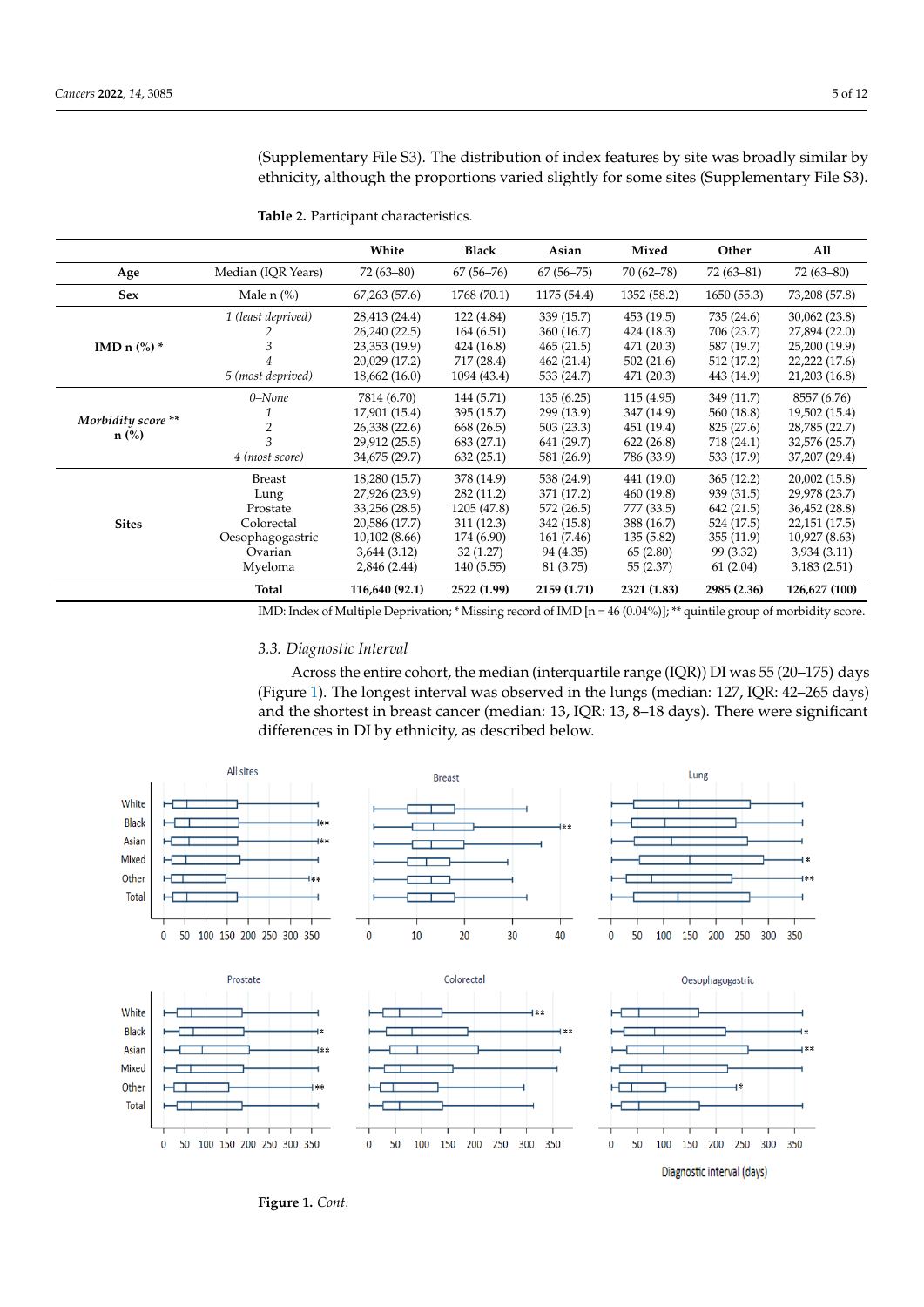<span id="page-5-0"></span>

**Figure 1.** Site-specific box and Whisker plots showing ethnic differences in the number of days to **Figure 1.** Site-specific box and Whisker plots showing ethnic differences in the number of days to diagnosis (lower adjacent value, 25th, 50th, and 75th centiles, and upper adjacent value). Figures are the exact number of days from index feature to diagnosis. Asterisks indicate significant ethnic ferences in DI compared with the White group: (\*\* *p*-value ranges from 0.001 to 0.004) (\* *p*-value differences in DI compared with the White group: (\*\* *p*-value ranges from 0.001 to 0.004) (\* *p*-value ranges from 0.01 to 0.05).

# *3.4. Ethnic Differences in Diagnostic Interval 3.4. Ethnic Differences in Diagnostic Interval*

Across all sites, the median (IQR) DI was  $55$  (20-175) days in the White group, 112000 days in Black, 60 (17–176) days in Asian, 53 (18–182) days in the Mixed, 60 (17–176) days in Asian, 53 (18–182) days in the Mixed, and  $45$  (17–148) days in the Other ethnic group (Figure [1\)](#page-5-0). After adjusting for age, sex,  $\mathbf{B}^{\text{max}}$  score, DI for the Black and Asian groups was 10% (adjusted AFT) IMD, and morbidity score, DI for the Black and Asian groups was  $10\%$  (adjusted AFT) in the Other in the Other in the Other in the Other in the Other in the Other in the Other in the Other in the Other in the Other in th ratio, 95%CI: 1.10, 1.05–1.14) and 16% (1.16, 1.10–1.22) longer, and 12% (0.88, 0.84–0.91)<br>- يوم الملحل الملك الملك الملك الملك الملك الملك الملك الملك الملك الملك الملك الملك الملك الملك الملك الملك ا shorter in the Other group than for the White group. DI was similar between the Mixed and the White group (Table [3\)](#page-6-0). There was strong evidence of interaction between site and  $\Gamma$ age, IMD, and morbidity score ( $p < 0.001$  for each of these), and between cancer site and sex ( $p = 0.04$ ). The effect of sex was such that women were diagnosed somewhat faster than men in cancers affecting both sexes, with the largest difference for oesophagogastric cancer (AFT ratio = 1.17) and the smallest difference for lung and colorectal cancer (AFT ratio =  $1.10$  for both). Importantly, we found evidence of interaction between site and ethnicity ( $p < 0.001$ ), suggesting that the effect of ethnicity on DI differs by cancer site. Table [3](#page-6-0) shows the main findings from the analyses of the association between DI and ethnicity stratified by cancer. Specifically, DI was longer in the Asian and Black groups, respectively, with prostate [(adjusted AFT ratio, 95%CI 1.17, 1.09–1.27) and (1.09, 1.03–1.15)], colorectal [(1.37, 1.24–1.51) and (1.22, 1.09–1.35)], and oesophagogastric cancer [(1.33, 1.14–1.55) and (1.21, 1.05−1.41], alongside the Black group with myeloma (1.16, 1.00−1.35) and breast cancer (1.12, 1.04–1.21), than in the White group (Table [3\)](#page-6-0). Conversely, DI for the Other group compared with the White group was shorter in lung (0.90, 0.85–0.95), prostate (0.87, 0.80–0.95), oesophagogastric cancer (0.84, 0.74–0.97), and myeloma (0.83, 0.66–1.03). DI was slightly longer for the Mixed group with lung cancer (1.06, 0.99–1.12) but similar in other sites relative to the White group. There was no evidence of a difference in DI between the Asian, Black, and White groups with lung and ovarian cancer alongside the Other group with breast, colorectal, and ovarian cancer.

**Table 3.** Association between ethnicity and diagnostic interval by cancer site.

| <b>Sites</b> | Ethnicity    | N       | Crude<br><b>Time Ratio</b> | Adjusted<br><b>Time Ratio</b> | 95% CI        | <i>v</i> –Value | Average<br>Marginal<br><b>Difference</b> | 95% CI         |
|--------------|--------------|---------|----------------------------|-------------------------------|---------------|-----------------|------------------------------------------|----------------|
| All sites    | White        | 116,640 |                            |                               |               |                 |                                          |                |
|              | <b>Black</b> | 2522    | 1.05                       | 1.10                          | $1.05 - 1.14$ | < 0.001         | 6.57                                     | $3.54 - 9.60$  |
|              | Asian        | 2159    | 1.02                       | 1.16                          | $1.10 - 1.22$ | < 0.001         | 11.0                                     | $6.99 - 15.0$  |
|              | Mixed        | 2321    | 1.00                       | 1.02                          | $0.98 - 1.07$ | 0.29            | 1.65                                     | $-1.47 - 4.78$ |
|              | Other        | 2985    | 0.88                       | 0.88                          | $0.84 - 0.91$ | < 0.001         | $-8.57$                                  | $-11.0 - 6.08$ |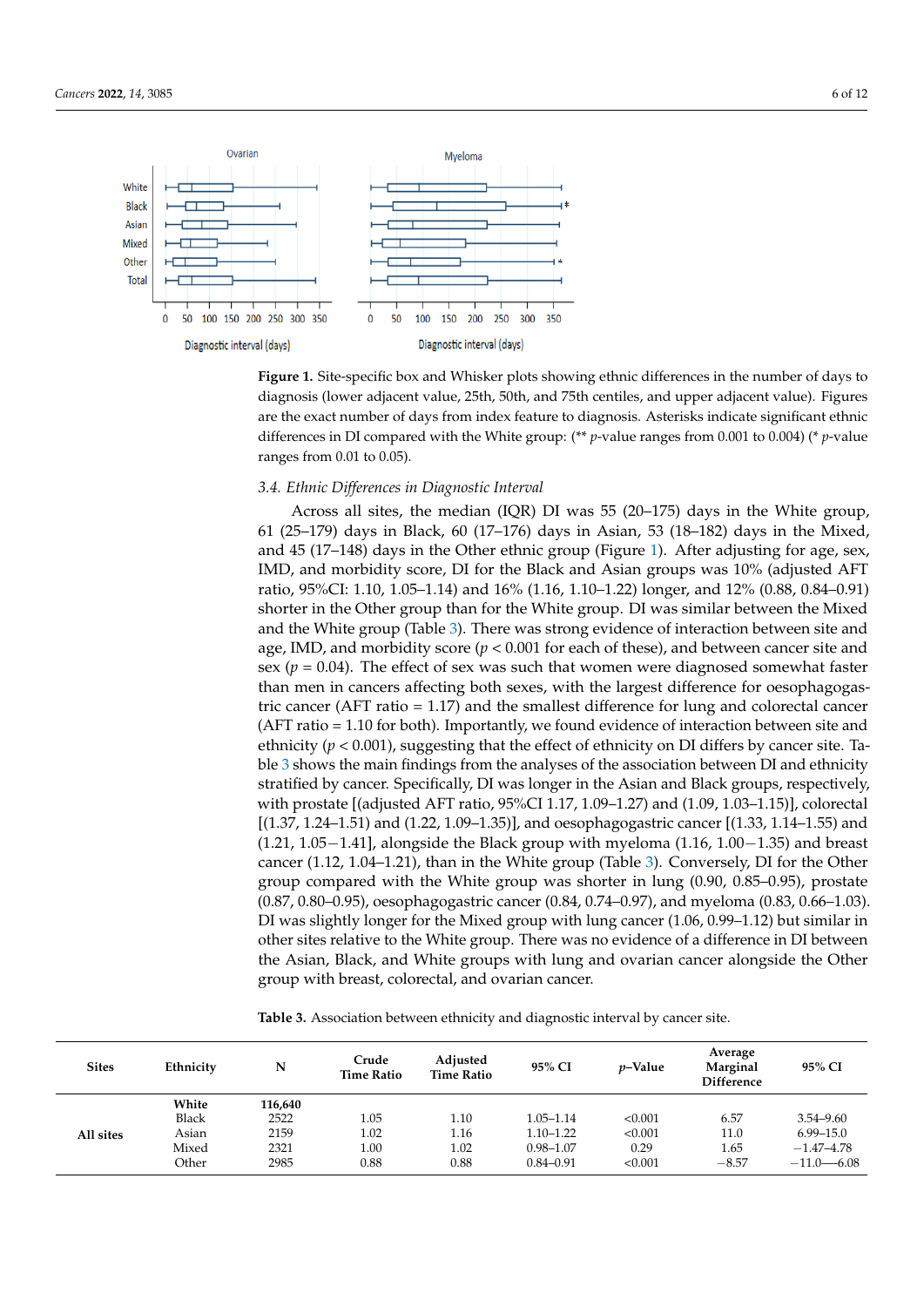| <b>Sites</b>  | Ethnicity    | $\mathbf N$ | Crude<br><b>Time Ratio</b> | Adjusted<br><b>Time Ratio</b> | 95% CI        | $p$ -Value | Average<br>Marginal<br>Difference | 95% CI          |
|---------------|--------------|-------------|----------------------------|-------------------------------|---------------|------------|-----------------------------------|-----------------|
| <b>Breast</b> | White        | 18,280      |                            |                               |               |            |                                   |                 |
|               | <b>Black</b> | 378         | 1.15                       | 1.12                          | $1.04 - 1.21$ | 0.004      | 1.55                              | $0.42 - 2.67$   |
|               | Asian        | 538         | 1.09                       | 1.06                          | $0.99 - 1.13$ | 0.11       | 0.72                              | $-0.19 - 1.62$  |
|               | Mixed        | 441         | 1.00                       | 0.99                          | $0.92 - 1.06$ | 0.81       | $-0.11$                           | $-0.99 - 0.77$  |
|               | Other        | 365         | 0.97                       | 0.99                          | $0.92 - 1.06$ | 0.72       | $-0.18$                           | $-1.11 - 0.76$  |
|               | White        | 27,926      |                            |                               |               |            |                                   |                 |
|               | <b>Black</b> | 282         | 0.90                       | 0.94                          | $0.84 - 1.04$ | 0.23       | $-7.26$                           | $-18.6 - 4.23$  |
| Lung          | Asian        | 371         | 0.97                       | 0.98                          | $0.91 - 1.05$ | 0.51       | $-2.83$                           | $-11.2 - 5.54$  |
|               | Mixed        | 460         | 1.09                       | 1.06                          | $0.99 - 1.12$ | 0.08       | 6.75                              | $-0.85 - 13.9$  |
|               | Other        | 939         | 0.83                       | 0.90                          | $0.85 - 0.95$ | < 0.001    | $-11.5$                           | $-17.3 - 5.62$  |
|               | White        | 33,256      |                            |                               |               |            |                                   |                 |
|               | <b>Black</b> | 1205        | 1.03                       | 1.09                          | $1.03 - 1.15$ | 0.005      | 6.63                              | 1.86-11.4       |
| Prostate      | Asian        | 572         | 1.16                       | 1.17                          | $1.09 - 1.27$ | < 0.001    | 13.2                              | $6.27 - 20.0$   |
|               | Mixed        | 777         | 0.99                       | 1.00                          | $0.93 - 1.08$ | 0.92       | 0.31                              | $-5.52 - 6.15$  |
|               | Other        | 642         | 0.87                       | 0.87                          | $0.80 - 0.95$ | 0.002      | $-9.68$                           | $-15.5 - 3.88$  |
|               | White        | 20,586      |                            |                               |               |            |                                   |                 |
|               | Black        | 311         | 1.22                       | 1.22                          | $1.09 - 1.35$ | < 0.001    | 14.1                              | $5.69 - 22.4$   |
| Colorectal    | Asian        | 342         | 1.33                       | 1.37                          | $1.24 - 1.51$ | < 0.001    | 24.1                              | 15.5-32.8       |
|               | Mixed        | 388         | 1.08                       | 1.06                          | $0.96 - 1.17$ | 0.27       | 3.85                              | $-3.25 - 10.9$  |
|               | Other        | 524         | 0.88                       | 0.93                          | $0.85 - 1.02$ | 0.14       | $-4.51$                           | $-10.3 - 1.24$  |
|               | White        | 10,102      |                            |                               |               |            |                                   |                 |
| Oesophago-    | <b>Black</b> | 174         | 1.26                       | 1.21                          | $1.05 - 1.41$ | 0.01       | 13.1                              | $2.07 - 24.1$   |
| gastric       | Asian        | 161         | 1.41                       | 1.33                          | $1.14 - 1.55$ | < 0.001    | 19.9                              | $7.51 - 32.4$   |
|               | Mixed        | 135         | 1.12                       | 1.04                          | $0.86 - 1.25$ | 0.73       | 2.11                              | $-9.98 - 14.2$  |
|               | Other        | 355         | 0.77                       | 0.84                          | $0.74 - 0.97$ | 0.01       | $-9.54$                           | $-16.5 - -2.56$ |
|               | White        | 3,644       |                            |                               |               |            |                                   |                 |
|               | <b>Black</b> | 32          | 0.99                       | 0.87                          | $0.66 - 1.18$ | 0.39       | $-8.78$                           | $-27.4 - 9.83$  |
| Ovary         | Asian        | 94          | 1.09                       | 1.04                          | $0.88 - 1.24$ | 0.65       | 2.91                              | $-9.99 - 15.8$  |
|               | Mixed        | 65          | 0.96                       | 0.96                          | $0.73 - 1.25$ | 0.73       | $-3.29$                           | $-21.8 - 15.2$  |
|               | Other        | 99          | 0.83                       | 0.87                          | $0.70 - 1.09$ | 0.22       | $-9.13$                           | $-22.8 - 4.59$  |
| Myeloma       | White        | 2846        |                            |                               |               |            |                                   |                 |
|               | Black        | 140         | 1.15                       | 1.16                          | $1.00 - 1.35$ | 0.05       | 15.3                              | $-0.99 - 31.5$  |
|               | Asian        | 81          | 0.94                       | 0.99                          | $0.82 - 1.20$ | 0.92       | $-0.90$                           | $-18.9 - 17.1$  |
|               | Mixed        | 55          | 0.86                       | 0.82                          | $0.62 - 1.07$ | 0.14       | $-17.2$                           | $-38.1 - 3.68$  |
|               | Other        | 61          | 0.84                       | 0.83                          | $0.66 - 1.03$ | 0.09       | $-16.3$                           | $-33.6 - 0.91$  |

<span id="page-6-0"></span>**Table 3.** *Cont.*

#### **4. Discussion**

On average, across all cancers combined, DI was seven days longer in the Black group, eleven days longer in the Asian group, and nine days shorter in the Other ethnic group, all when compared with the White group. Site-specific estimates showed that DI in the Asian group with prostate, oesophagogastric, or colorectal cancer was, on average, 13, 20, and 24 days longer, respectively, compared with the White group. The corresponding figures for the Black group with myeloma, colorectal, oesophagogastric, prostate, or breast cancer were 15, 14, 13, 7, and 2 days longer than in the White group. Conversely, the Other group with lung, prostate, oesophagogastric cancer, or myeloma had shorter DI relative to the White group: about 12, 10, 10, and 16 days shorter, respectively. DI in the Mixed group with lung cancer was 7 days longer but similar across other sites relative to the White group.

#### *4.1. Strengths and Limitations*

The study was large and examined seven common cancers. The CPRD is the largest primary care database worldwide and is recognised for its high-quality data [\[19–](#page-10-10)[23\]](#page-10-11). We used robust methods to identify variables included in our analyses; for instance, the Cambridge Multimorbidity Score, which outperforms alternatives such as the Charlson Index [\[34\]](#page-11-2). Gold standard information on cancer sites was obtained from the NCRAS cancer registry data. Data on patients' ethnicity—defined in line with UK national census groupings—were identified from the CPRD and HES with 99% completeness. Priority was accorded to ethnic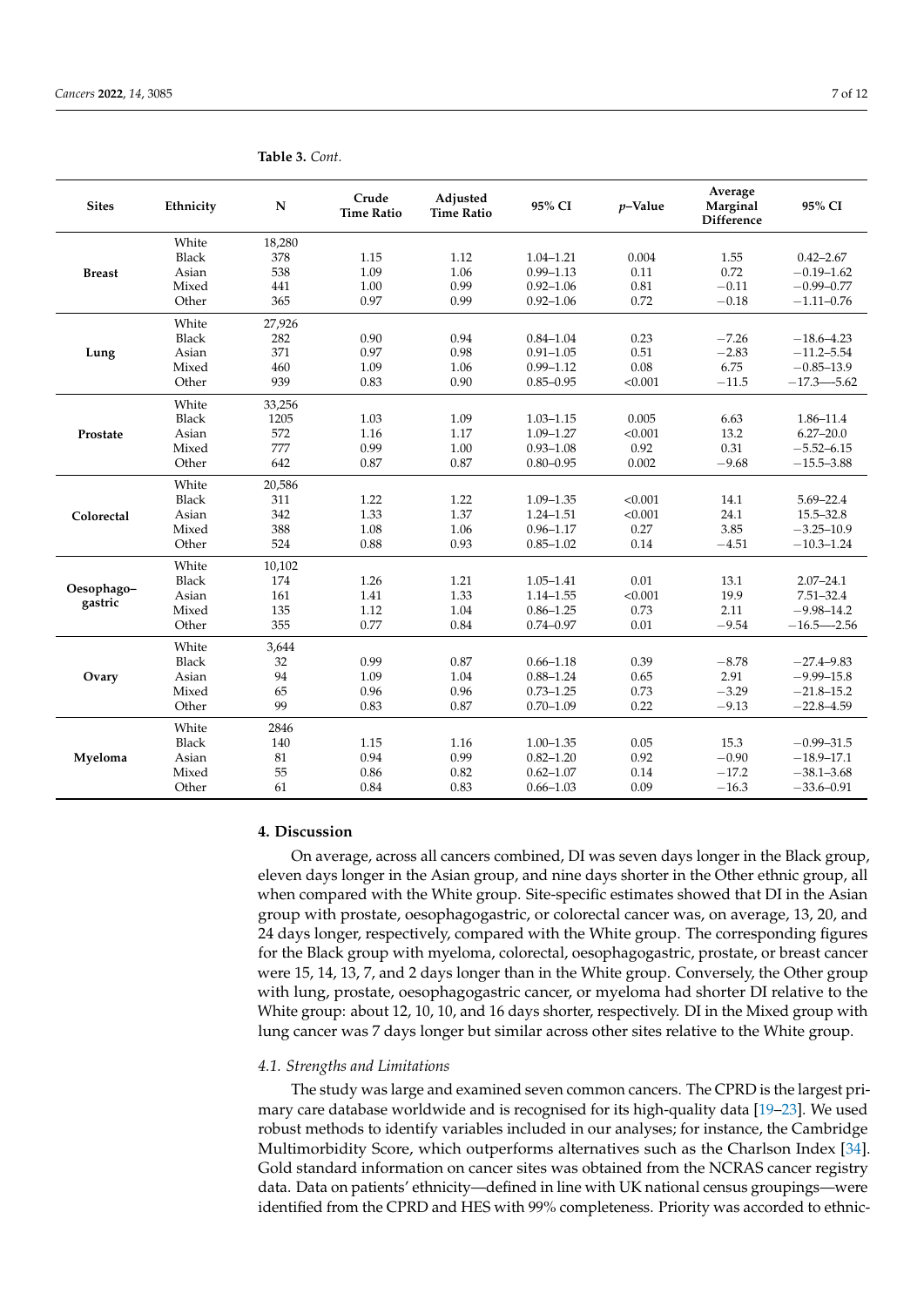ity records in the CPRD over HES, in line with previous recommendations [\[24,](#page-10-13)[41\]](#page-11-6). We used combined ethnic categories for simplicity, recognising that this hides some heterogeneity within ethnic subgroups. The alternative to combined grouping was to use the 16 ethnic sub-groups in the 2001 census, which would have reduced power (particularly in rarer cancers) and made the interpretation of our findings unwieldy.

Our cohort was limited to patients with a recorded index feature during the year before diagnosis. This restriction may have introduced bias, as it omits a small number of patients whose first medical contact is in secondary care or emergency departments, and those presenting with non-NICE qualifying symptoms. The demographic characteristics of the excluded patients are broadly similar to those included (results not shown), and as such, the impact of this restriction is likely to be minor, if any.

#### *4.2. Comparison with Existing Evidence*

The distribution of index features was broadly similar across ethnic groups, although this aspect requires further exploration, given that ethnic minorities may under-report symptoms of possible cancer [\[14\]](#page-10-5). The median DI for all participants in our study was 55 days, consistent with recent evidence [\[30](#page-10-19)[,42\]](#page-11-7), reflecting the downward trend in DIs since the publication of the original NICE guidance on urgent referrals in 2005 [\[43\]](#page-11-8). As previously reported [\[30,](#page-10-19)[43\]](#page-11-8). DI was shortest for breast cancer, characterised by breast lump, and longest for lung cancer, for which non-specific symptoms such as cough, dyspnoea, and chest infection were frequently recorded. We found evidence of ethnic inequalities in DI across all sites combined, although this requires careful interpretation, considering the strong interaction between ethnicity and cancer sites. As a result, we reported site-specific differences in DI to highlight areas where ethnic inequalities exist.

For colorectal and oesophagogastric cancer, we found longer DI in Asian and Black groups—consistent with previous reports [\[12](#page-10-3)[,13](#page-10-4)[,18\]](#page-10-9). Our finding of no difference in DI between White, Asian, and Black patients with ovarian cancer also reaffirms previous reports [\[12\]](#page-10-3), although this may, in part, reflect a lack of power for the less common cancer site. Likewise, our finding of a longer DI among Black compared with White patients with breast cancer agrees with previous data [\[12\]](#page-10-3). In contrast to previous evidence, we found longer DI in Asian and Black patients with prostate cancer and no evidence of differences in Asian patients with breast and lung cancer relative to the White group [\[12](#page-10-3)[,13](#page-10-4)[,44\]](#page-11-9). Novel findings include longer DIs in Black patients with myeloma and the Mixed group with lung cancer, in addition to shorter DI in the Other group with myeloma, lung, prostate, and oesophagogastric cancer.

#### *4.3. Implications of the Findings*

The average DI of 13 days among breast cancer patients in our cohort is encouraging, as this falls well below the 28-day target set in a recent national strategy [\[45\]](#page-11-10). We found evidence of ethnic inequality in the DI of breast cancer, although this was small and unlikely to impact patient or clinical outcomes. On average, DI was around two days longer in the Black group than in the White group. Given that over 90% of breast cancers in our cohort had lump as the index feature, with similar proportions across ethnic groups, this finding is unsurprising. However, the average figure masks differences in the 90th centile of DI, which was longer in the Black than the White group (73 days vs 41 days) and may be of significant clinical relevance. While efforts to improve awareness of signs and symptoms (especially non-lump features) and screening uptake are necessary [\[8](#page-10-1)[–13\]](#page-10-4), this finding suggests a need for further exploration of Black women's pathways to the diagnosis of symptomatic breast cancer.

Our findings of longer DI in Asian and Black patients compared to White patients with prostate cancer may reflect inequalities in primary care. In other words, variations in GPs' interpretations of reported features—alongside the offer and acceptance of investigation during consultation and prompt referral—may contribute more to the observed ethnic differences at this site. We previously showed that Black men may be less willing to accept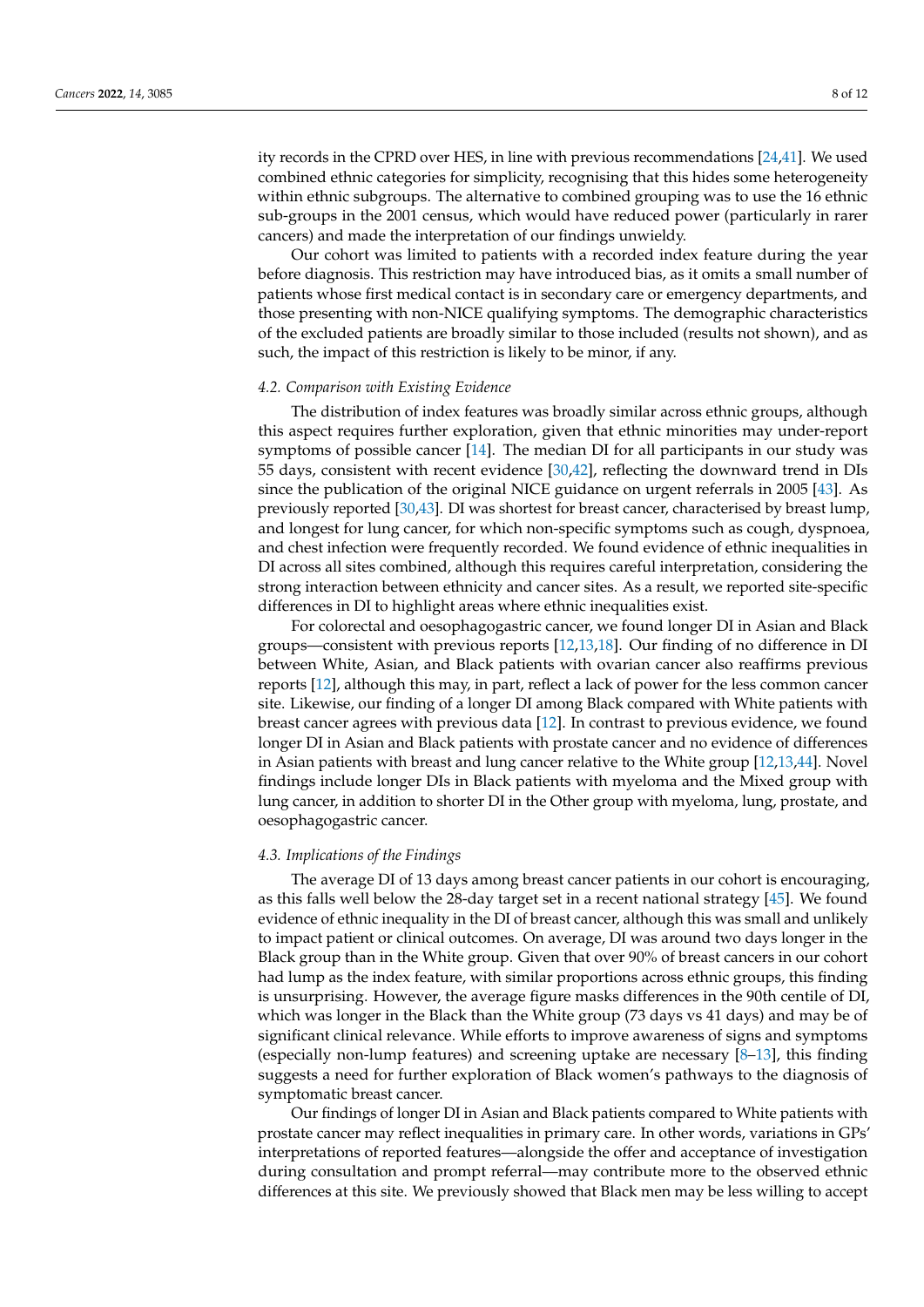prostate-specific antigen (PSA) testing or digital rectal examination, especially at a low perceived risk of prostate cancer [\[17\]](#page-10-8). Furthermore, our recent multi-methods study of men with urinary symptoms revealed that GPs are sometimes cautious in offering PSA to Asian and Black men, partly due to the presence of comorbidities [\[14\]](#page-10-5). In the present study, recorded index features were similar in White, Asian, and Black men with prostate cancer, although Black men had a slightly higher proportion of morbidity. Even so, this new finding suggests that Asian and Black men with undiagnosed prostate cancer may be receiving differential care, which may adversely impact their outcomes.

We are uncertain why DI was longer in Asian and Black patients with colorectal and oesophagogastric cancer, and in Black patients with myeloma. Until the recent introduction of faecal immunochemical testing to primary care, GPs had to refer all patients with clinical features of suspected colorectal cancer to secondary care for diagnostic investigations [\[46](#page-11-11)[–48\]](#page-11-12). The same process applies to myeloma and oesophagogastric cancer. GPs' decisions to refer, the patient's acceptance of—and attendance for—investigation, and the timeliness of secondary care investigation are important determinants of the DI. It is possible that GPs are applying different referral thresholds or interpreting index features more frequently as benign diseases in Asian and Black patients, thus delaying specialist referral, although we could not study this aspect. Other work suggests that Asian and Black patients with oesophageal cancer were less likely to be diagnosed via the fast-track referral route, although patients from both groups with stomach or colorectal cancer were as likely as White patients to follow this route [\[25\]](#page-10-14). The use of the fast-track referral pathway is lower in general practices, with higher concentrations of male and ethnic minority patients (particularly the Asian group) [\[49\]](#page-11-13). Both factors applied to Asian and Black patients in our cohort. On the other hand, the observed ethnic differences in the DI of these cancers may arise if Asian and Black patients decline, delay, or are unable to book appointments for specialist investigation, aspects not covered here. Morris et al. found reduced uptake of colonoscopy among UK non-Whites who had a positive Faecal Occult Blood test screening [\[50\]](#page-11-14). Further investigation is necessary to unpick the DI of these sites (and others) and determine the main causes of ethnic differences qualitatively.

We found no difference in DI between the Asian, Black, and White groups with lung cancer, in contrast to Neal et al., who reported longer secondary care delays in Asian and Black patients compared to White patients [\[12\]](#page-10-3). They reported no evidence of ethnic inequality in total delay, which encompasses patient interval (time from symptom onset to primary care consultation) and DI, a different definition than that used here [\[12](#page-10-3)[,13\]](#page-10-4).

Our findings of shorter DI among patients of Other ethnic group with myeloma, lung, prostate, or oesophagogastric cancer have not been reported elsewhere, but echoes our recent study showing that patients from this group were more likely than those of other ethnicities to present as emergencies [\[25\]](#page-10-14). However, these findings must be interpreted with caution given the heterogeneity within the Other ethnic group (including the Arab, those with unknown or uncategorised ethnicities), with no prior UK studies specifically exploring cancer inequalities in this group.

Overall, the average DI across all sites combined was reasonably short, with modest variations by ethnicity. However, we found site-specific ethnic differences in DI that may concern policymakers and primary care providers. Our finding of a longer DI in Black and Asian men with prostate cancer, although small, cannot be ignored, considering their higher mortality. Our finding of longer DI in Black women with breast cancer, especially among the 10% having DI of over two months, despite the majority presenting with breast lump, may explain their relatively poor outcomes. The deleterious effect of cancer diagnostic delay has now been estimated, with a worse 10-year survival rate of up to 5% for a two-month delay, depending on age. The differences between the White, Asian, and Black groups with myeloma colorectal, or oesophagogastric cancer, are more difficult to explain, but critical to our understanding of ethnic inequalities in cancer outcomes and subject for further inquiries. A 2-month diagnostic delay in oesophagogastric cancer, and of 2–3 months in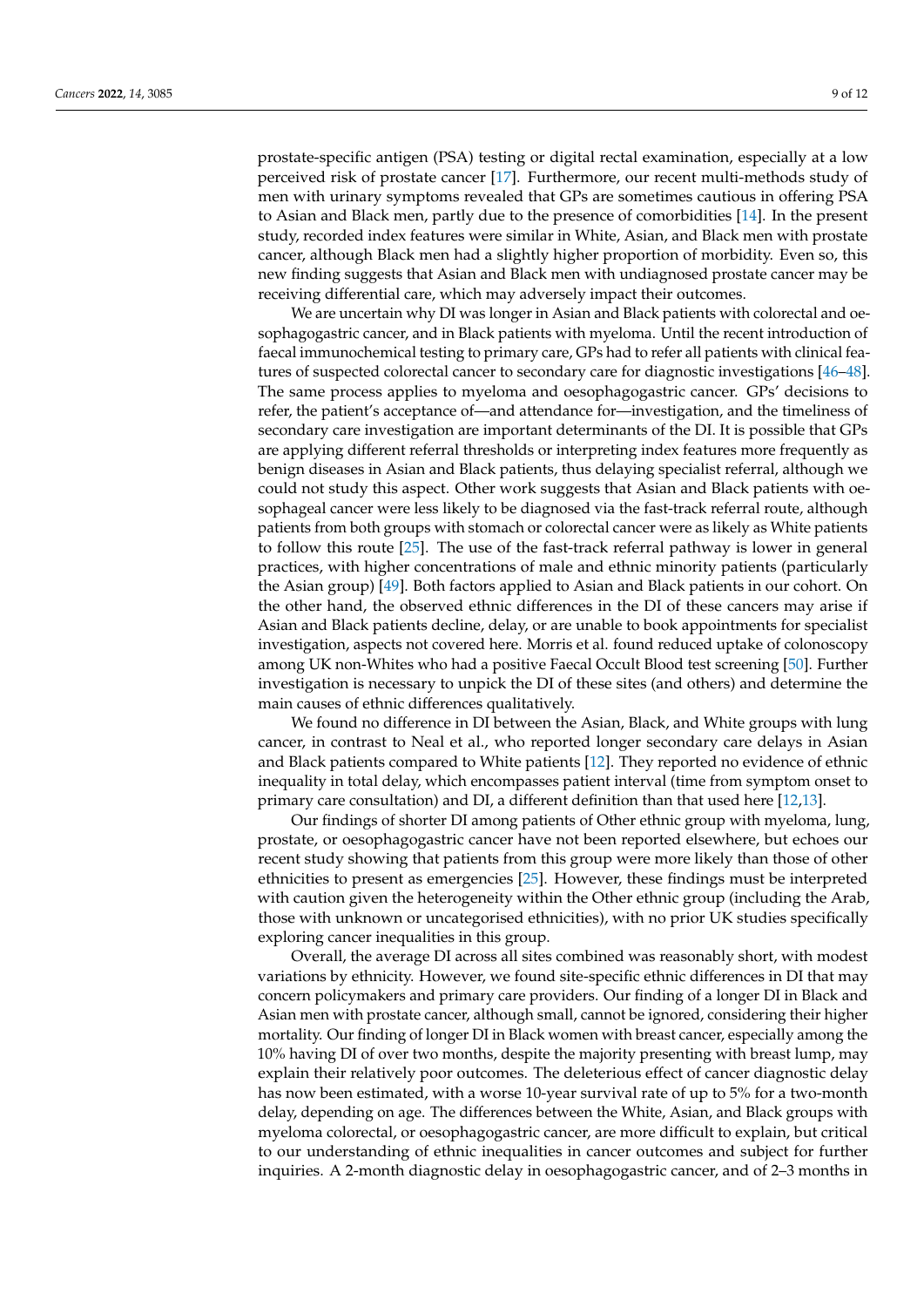colorectal cancer, as seen in Asian and Black in our study, may be associated with an estimated 10% reduction in 10-year survival [\[51\]](#page-11-15).

#### **5. Conclusions**

Diagnosing cancer in symptomatic patients is especially complicated when the presenting features are non-specific. GPs must balance specialist referral decisions with the need to avoid harm from over-investigation. Patients may be unprepared for—or encounter difficulties in—navigating the diagnostic pathway, leading to delayed diagnosis. Any or a combination of these contextual factors may explain ethnic inequalities in DI among patients diagnosed with five of the seven sites investigated here. While further studies are necessary, this study's findings enhance our understanding and will help focus interventions to minimise ethnic inequalities in cancer diagnosis.

**Supplementary Materials:** The following supporting information can be downloaded at: [https://](https://www.mdpi.com/article/10.3390/cancers14133085/s1) [www.mdpi.com/article/10.3390/cancers14133085/s1.](https://www.mdpi.com/article/10.3390/cancers14133085/s1) Supplementary File S1: Flowchart of exclusion process; Supplementary File S2: Proportion of eligible participants with selected cancer features; Supplementary File S3: Recorded index feature of cancer by ethnicity.

**Author Contributions:** T.M., G.A., O.C.U. and W.H. were involved in all aspects of the study. S.P., G.L. and F.C. contributed to the study design, data interpretation and preparation, and revision of the manuscript. All authors have read and agreed to the published version of the manuscript.

**Funding:** T.M. is supported by a Cancer Research UK Post-doctoral Fellowship (C56361/A26124). The research is linked to the CanTest Collaborative, which is funded by Cancer Research UK [C8640/A23385], and W.H. and G.L. are co-Directors and G.A.A. Senior Faculty. G.L. is supported by Cancer Research UK C18081/A18180. O.U. and G.A. were supported by the National Institute for Health Research Applied Research Collaboration South West Peninsula. S.P. is funded by the National Institute for Health Research (NIHR) Policy Research Programme, Policy Research Unit in Cancer Awareness, Screening and Early Diagnosis (grant number PRU-1217-21601). The views expressed in this publication are those of the author(s) and not necessarily those of the National Institute for Health Research or the Department of Health and Social Care.

**Institutional Review Board Statement:** This study was approved by the Clinical Practice Research Datalink's Independent Scientific Advisory Committee (reference number 20\_016).

**Data Availability Statement:** This study used CPRD-linked data, access to which is subject to protocol approval by an Independent Scientific Advisory Committee, and under which conditions data cannot be shared directly.

**Acknowledgments:** We thank our patient advisory group for their contribution to the study design and preparation of this manuscript. In particular, we thank Alfred Samuels and Omobolanle Oloyede for their guidance on interpreting the study findings.

**Conflicts of Interest:** The authors declare no conflict of interest.

# **References**

- <span id="page-9-0"></span>1. National Cancer Intelligence Network. Cancer Incidence and Survival by Major Ethnic Group, England, 2002–2006. London National Cancer Intelligence Network. 2009. Available online: [http://www.ncin.org.uk/search/cancer+incidence+and+survival+](http://www.ncin.org.uk/search/cancer+incidence+and+survival+by+major+ethnic+group) [by+major+ethnic+group](http://www.ncin.org.uk/search/cancer+incidence+and+survival+by+major+ethnic+group) (accessed on 1 June 2021).
- 2. Jack, R.H.; Davies, E.A.; Moller, H. Breast cancer incidence, stage, treatment and survival in ethnic groups in South East England. *Br. J. Cancer* **2009**, *100*, 545–550. [\[CrossRef\]](http://doi.org/10.1038/sj.bjc.6604852)
- <span id="page-9-1"></span>3. Metcalfe, C.; Evans, S.; Ibrahim, F.; Patel, B.; Anson, K.; Chinegwundoh, F.; Corbishley, C.; Gillatt, D.; Kirby, R.; Muir, G.; et al. Pathways to diagnosis for Black men and White men found to have prostate cancer: The PROCESS cohort study. *Br. J. Cancer* **2008**, *99*, 1040–1045. [\[CrossRef\]](http://doi.org/10.1038/sj.bjc.6604670)
- <span id="page-9-2"></span>4. Saunders, C.L.; Abel, G.A.; Lyratzopoulos, G. Inequalities in reported cancer patient experience by socio-demographic characteristic and cancer site: Evidence from respondents to the English Cancer Patient Experience Survey. *Eur. J. Cancer Care* **2015**, *24*, 85–98. [\[CrossRef\]](http://doi.org/10.1111/ecc.12267)
- 5. Lyratzopoulos, G.; Elliott, M.; Barbiere, J.M.; Henderson, A.; Staetsky, L.; Paddison, C.; Campbell, J.; Roland, M. Understanding ethnic and other socio-demographic differences in patient experience of primary care: Evidence from the English General Practice Patient Survey. *BMJ Qual. Saf.* **2012**, *21*, 21–29. [\[CrossRef\]](http://doi.org/10.1136/bmjqs-2011-000088)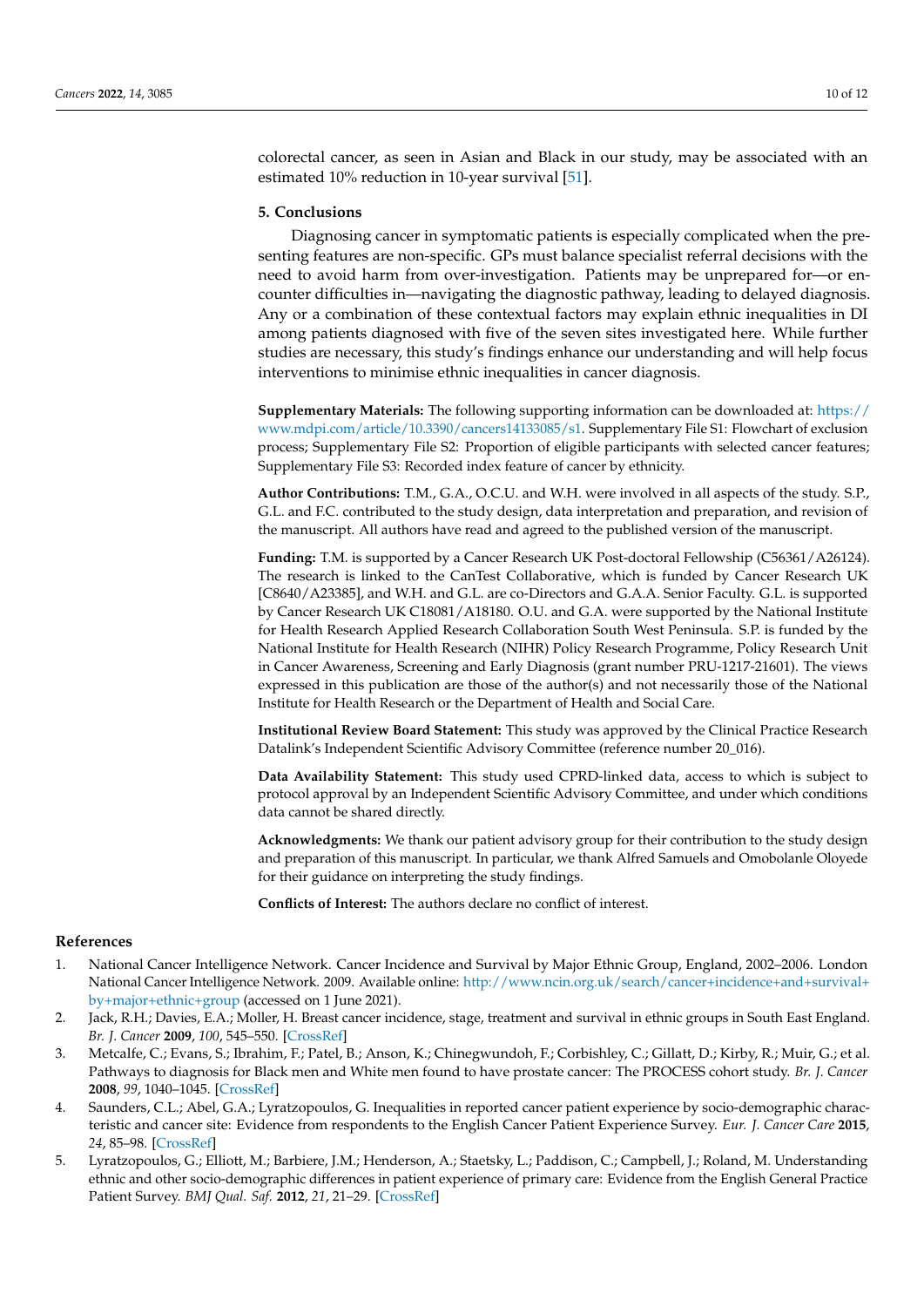- 6. Roberts, M.J.; Campbell, J.L.; Abel, G.A.; Davey, A.F.; Elmore, N.L.; Maramba, I.; Carter, M.; Elliott, M.N.; Roland, M.O.; Burt, J. Understanding high and low patient experience scores in primary care: Analysis of patients' survey data for general practices and individual doctors. *BMJ Br. Med. J.* **2014**, *349*, g6034. [\[CrossRef\]](http://doi.org/10.1136/bmj.g6034)
- <span id="page-10-0"></span>7. El Turabi, A.; Abel, G.A.; Roland, M.; Lyratzopoulos, G. Variation in reported experience of involvement in cancer treatment decision making: Evidence from the National Cancer Patient Experience Survey. *Br. J. Cancer* **2013**, *109*, 780–787. [\[CrossRef\]](http://doi.org/10.1038/bjc.2013.316)
- <span id="page-10-1"></span>8. Waller, J.; Robb, K.; Stubbings, S.; Ramirez, A.; Macleod, U.; Austoker, J.; Hiom, S.; Wardle, J. Awareness of cancer symptoms and anticipated help seeking among ethnic minority groups in England. *Br. J. Cancer* **2009**, *101* (Suppl. 2), S24–S30. [\[CrossRef\]](http://doi.org/10.1038/sj.bjc.6605387)
- 9. Marlow, L.A.V.; Robb, K.A.; Simon, A.E.; Waller, J.; Wardle, J. Awareness of cancer risk factors among ethnic minority groups in England. *Public Health* **2012**, *126*, 702–709. [\[CrossRef\]](http://doi.org/10.1016/j.puhe.2012.05.005)
- 10. Campbell, C.; Douglas, A.; Williams, L.; Cezard, G.; Brewster, D.H.; Buchanan, D.; Robb, K.; Stanners, G.; Weller, D.; Steele, R.J.C.; et al. Are there ethnic and religious variations in uptake of bowel cancer screening? A retrospective cohort study among 1.7 million people in Scotland. *BMJ Open* **2020**, *10*, e037011. [\[CrossRef\]](http://doi.org/10.1136/bmjopen-2020-037011)
- <span id="page-10-2"></span>11. Niksic, M.; Rachet, B.; Warburton, F.G.; Forbes, L.J.L. Ethnic differences in cancer symptom awareness and barriers to seeking medical help in England. *Br. J. Cancer* **2016**, *115*, 136–144. [\[CrossRef\]](http://doi.org/10.1038/bjc.2016.158)
- <span id="page-10-3"></span>12. Neal, R.D.; Allgar, V.L. Sociodemographic factors and delays in the diagnosis of six cancers: Analysis of data from the "National Survey of NHS Patients: Cancer". *Br. J. Cancer* **2005**, *92*, 1971–1975. [\[CrossRef\]](http://doi.org/10.1038/sj.bjc.6602623) [\[PubMed\]](http://www.ncbi.nlm.nih.gov/pubmed/15900296)
- <span id="page-10-4"></span>13. Martins, T.; Hamilton, W.; Ukoumunne, O.C. Ethnic inequalities in time to diagnosis of cancer: A systematic review. *BMC Fam. Pract.* **2013**, *14*, 197. [\[CrossRef\]](http://doi.org/10.1186/1471-2296-14-197) [\[PubMed\]](http://www.ncbi.nlm.nih.gov/pubmed/24359157)
- <span id="page-10-5"></span>14. Martins, T.; Walter, F.M.; Penfold, C.; Abel, G.; Hamilton, W. Primary care use by men with symptoms of possible prostate cancer: A multi-method study with an ethnically diverse sample in London. *Eur. J. Cancer Care* **2021**, *30*, e13482. [\[CrossRef\]](http://doi.org/10.1111/ecc.13482) [\[PubMed\]](http://www.ncbi.nlm.nih.gov/pubmed/34152656)
- <span id="page-10-6"></span>15. Lyratzopoulos, G.; Abel, G.A.; Barbiere, J.M.; Brown, C.H.; Rous, B.A.; Greenberg, D.C. Variation in advanced stage at diagnosis of lung and female breast cancer in an English region 2006–2009. *Br. J. Cancer* **2012**, *106*, 1068–1075. [\[CrossRef\]](http://doi.org/10.1038/bjc.2012.30)
- <span id="page-10-7"></span>16. Mendonca, S.C.; Abel, G.A.; Lyratzopoulos, G. Pre-referral GP consultations in patients subsequently diagnosed with rarer cancers: A study of patient-reported data. *Br. J. Gen. Pract.* **2016**, *66*, e171–e181. [\[CrossRef\]](http://doi.org/10.3399/bjgp16X683977)
- <span id="page-10-8"></span>17. Martins, T.; Ukoumunne, O.C.; Banks, J.; Raine, R.; Hamilton, W. Ethnic differences in patients' preferences for prostate cancer investigation: A vignette-based survey in primary care. *Br. J. Gen. Pract.* **2015**, *65*, e161–e170. [\[CrossRef\]](http://doi.org/10.3399/bjgp15X683965)
- <span id="page-10-9"></span>18. Sadler, G.J.; Jothimani, D.; Zanetto, U.; Anderson, M.R. The effect of ethnicity on the presentation and management of oesophageal and gastric cancers: A UK perspective. *Eur. J. Gastroenterol. Hepatol.* **2009**, *21*, 996–1000. [\[CrossRef\]](http://doi.org/10.1097/MEG.0b013e32832948b3)
- <span id="page-10-10"></span>19. Wolf, A.; Dedman, D.; Campbell, J.; Booth, H.; Lunn, D.; Chapman, J.; Myles, P. Data resource profile: Clinical Practice Research Datalink (CPRD) Aurum. *Int. J. Epidemiol.* **2019**, *48*, 1740g. [\[CrossRef\]](http://doi.org/10.1093/ije/dyz034)
- 20. Herbert, A.; Wijlaars, L.; Zylbersztejn, A.; Cromwell, D.; Hardelid, P. Data Resource Profile: Hospital Episode Statistics Admitted Patient Care (HES APC). *Int. J. Epidemiol.* **2017**, *46*, 1093i. [\[CrossRef\]](http://doi.org/10.1093/ije/dyx015)
- 21. Henson, K.E.; Elliss-Brookes, L.; Coupland, V.H.; Payne, E.; Vernon, S.; Rous, B.; Rashbass, J. Data Resource Profile: National Cancer Registration Dataset in England. *Int. J. Epidemiol.* **2020**, *49*, 16h. [\[CrossRef\]](http://doi.org/10.1093/ije/dyz076)
- <span id="page-10-12"></span>22. Herrett, E.; Gallagher, A.M.; Bhaskaran, K.; Forbes, H.; Mathur, R.; van Staa, T.; Smeeth, L. Data Resource Profile: Clinical Practice Research Datalink (CPRD). *Int. J. Epidemiol.* **2015**, *44*, 827–836. [\[CrossRef\]](http://doi.org/10.1093/ije/dyv098) [\[PubMed\]](http://www.ncbi.nlm.nih.gov/pubmed/26050254)
- <span id="page-10-11"></span>23. CPRD Linked Data. 2019. Available online: <https://cprd.com/linked-data> (accessed on 6 December 2020).
- <span id="page-10-13"></span>24. Mathur, R.; Bhaskaran, K.; Chaturvedi, N.; Leon, D.A.; vanStaa, T.; Grundy, E.; Smeeth, L. Completeness and usability of ethnicity data in UK-based primary care and hospital databases. *J. Public Health* **2014**, *36*, 684–692. [\[CrossRef\]](http://doi.org/10.1093/pubmed/fdt116) [\[PubMed\]](http://www.ncbi.nlm.nih.gov/pubmed/24323951)
- <span id="page-10-14"></span>25. Tanimola Martins, G.A.; Ukoumunne, O.C.; Mounce, L.; Price, S.; Lyratzopoulos, G.; Chinegwundoh, F.; Hamilton, W. Ethnic inequalities in routes to diagnosis of cancer: A population-based UK cohort study. *Br. J. Cancer* **2022**, *in press*.
- <span id="page-10-15"></span>26. Mathur, R.; Palla, L.; Farmer, R.E.; Chaturvedi, N.; Smeeth, L. Ethnic differences in the severity and clinical management of type 2 diabetes at time of diagnosis: A cohort study in the UK Clinical Practice Research Datalink. *Diabetes Res. Clin. Pract.* **2020**, *160*, 108006. [\[CrossRef\]](http://doi.org/10.1016/j.diabres.2020.108006)
- <span id="page-10-16"></span>27. Watson, J.; Nicholson, B.D.; Hamilton, W.; Price, S. Identifying clinical features in primary care electronic health record studies: Methods for codelist development. *BMJ Open* **2017**, *7*, e019637. [\[CrossRef\]](http://doi.org/10.1136/bmjopen-2017-019637)
- <span id="page-10-17"></span>28. National Institute for Health and Care Excellence. *Suspected Cancer: Recognition and Referral*; NG12; National Institute for Health and Care Excellence (NICE): London, UK, 2015.
- <span id="page-10-18"></span>29. National Institute for Health and Care Excellence. *Referral Guidelines for Suspected Cancer*; National Institute for Health and Clinical Excellence: London, UK, 2005.
- <span id="page-10-19"></span>30. Price, S.; Spencer, A.; Zhang, X.; Ball, S.; Lyratzopoulos, G.; Mujica-Mota, R.; Stapley, S.; Ukoumunne, O.C.; Hamilton, W. Trends in time to cancer diagnosis around the period of changing national guidance on referral of symptomatic patients: A serial cross-sectional study using UK electronic healthcare records from 2006–17. *Cancer Epidemiol.* **2020**, *69*, 101805. [\[CrossRef\]](http://doi.org/10.1016/j.canep.2020.101805) [\[PubMed\]](http://www.ncbi.nlm.nih.gov/pubmed/32919226)
- <span id="page-10-20"></span>31. White, B.; Renzi, C.; Rafiq, M.; Abel, G.A.; Jensen, H.; Lyratzopoulos, G. Does changing healthcare use signal opportunities for earlier detection of cancer? A review of studies using information from electronic patient records. *Cancer Epidemiol.* **2022**, *76*, 102072. [\[CrossRef\]](http://doi.org/10.1016/j.canep.2021.102072)